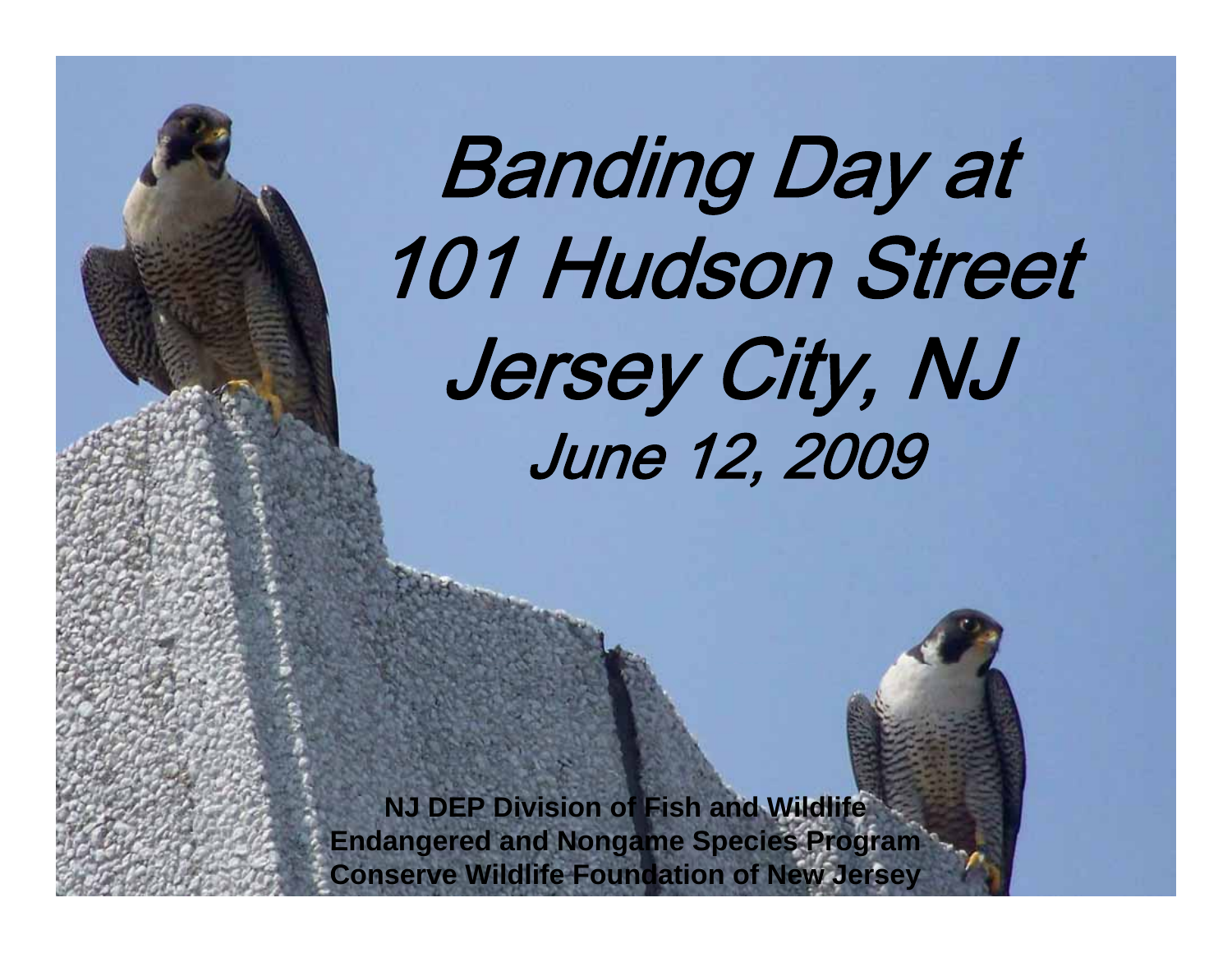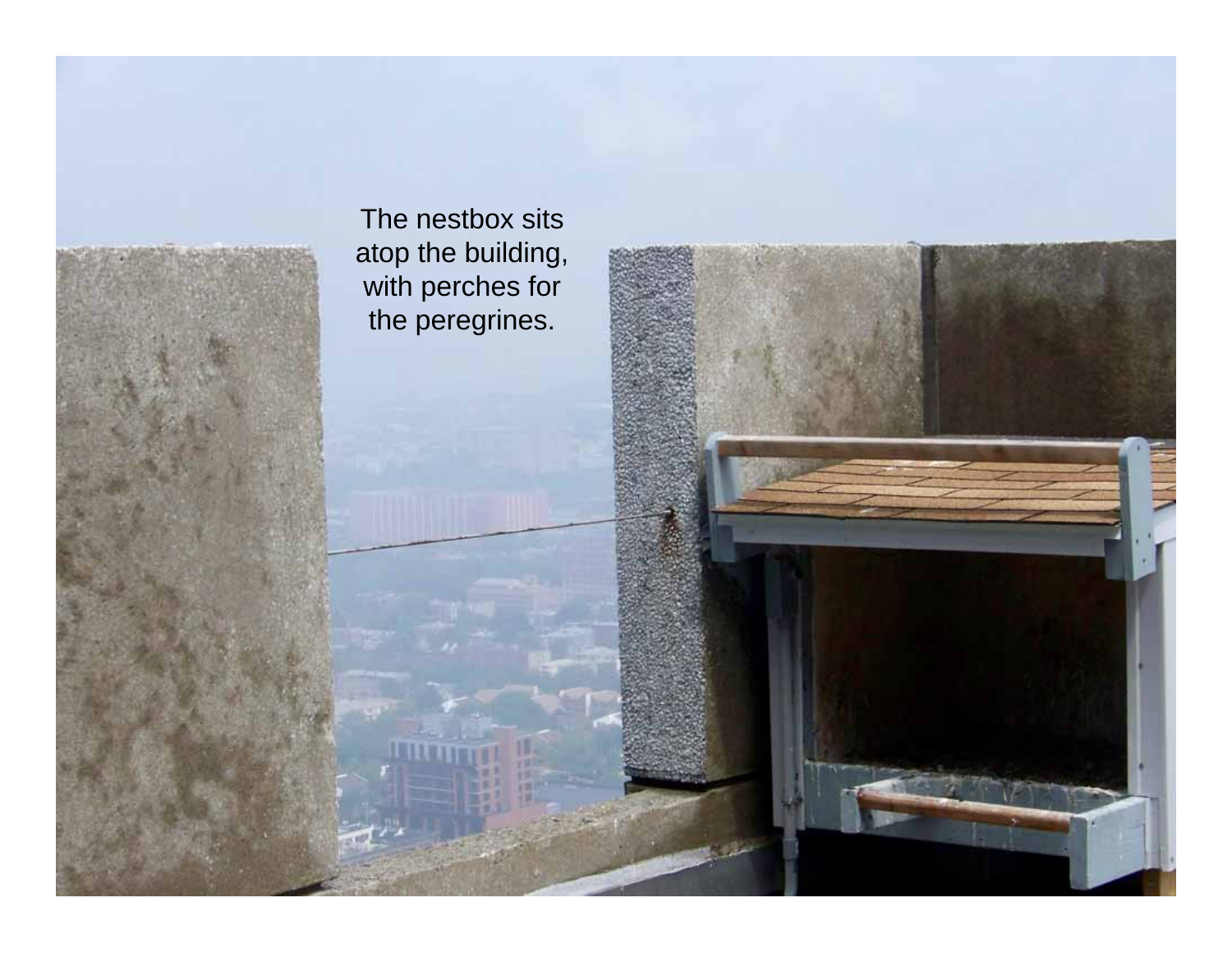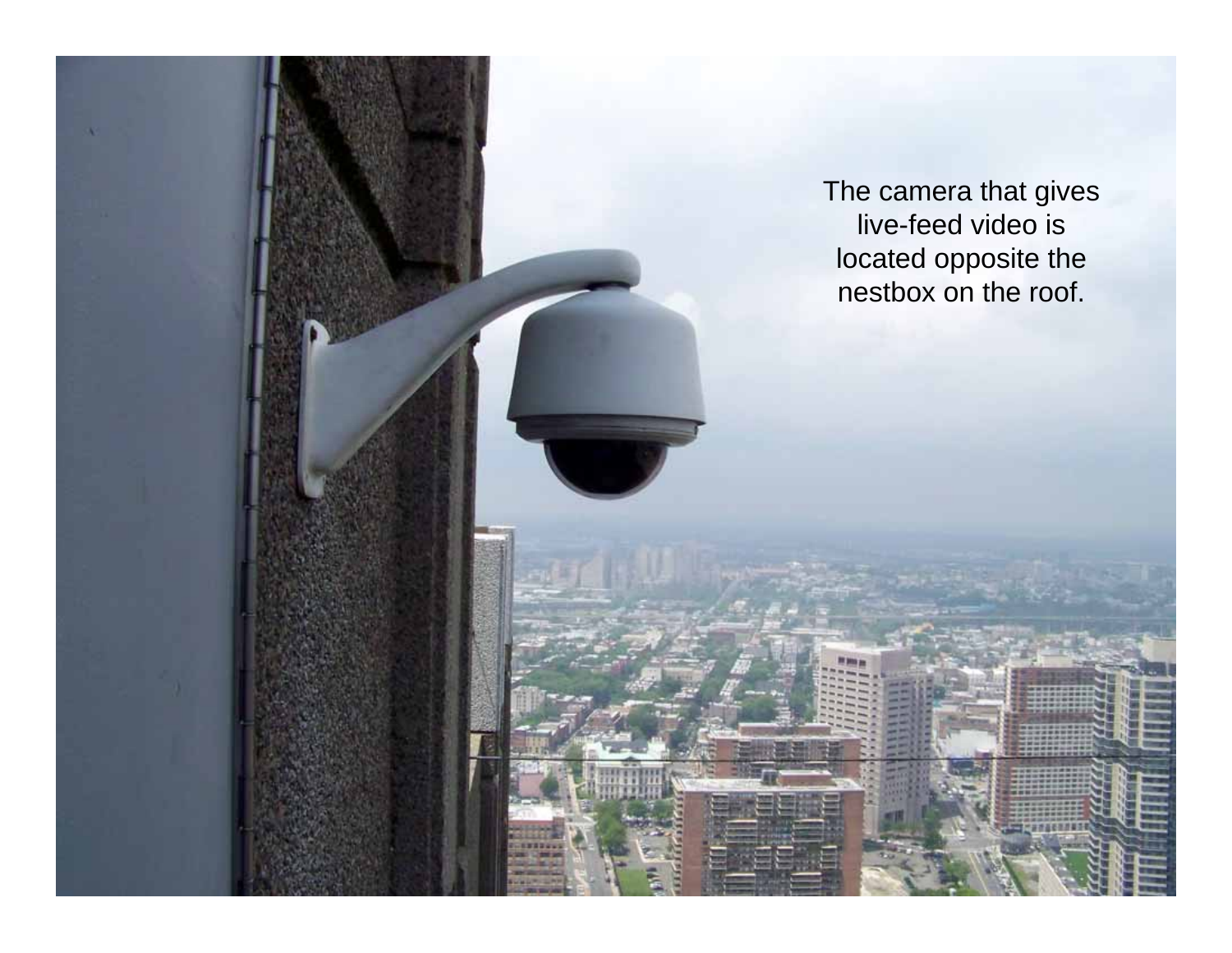An adult peregrine takes to the air as two biologists approach the nestbox to take its chicks indoors for banding.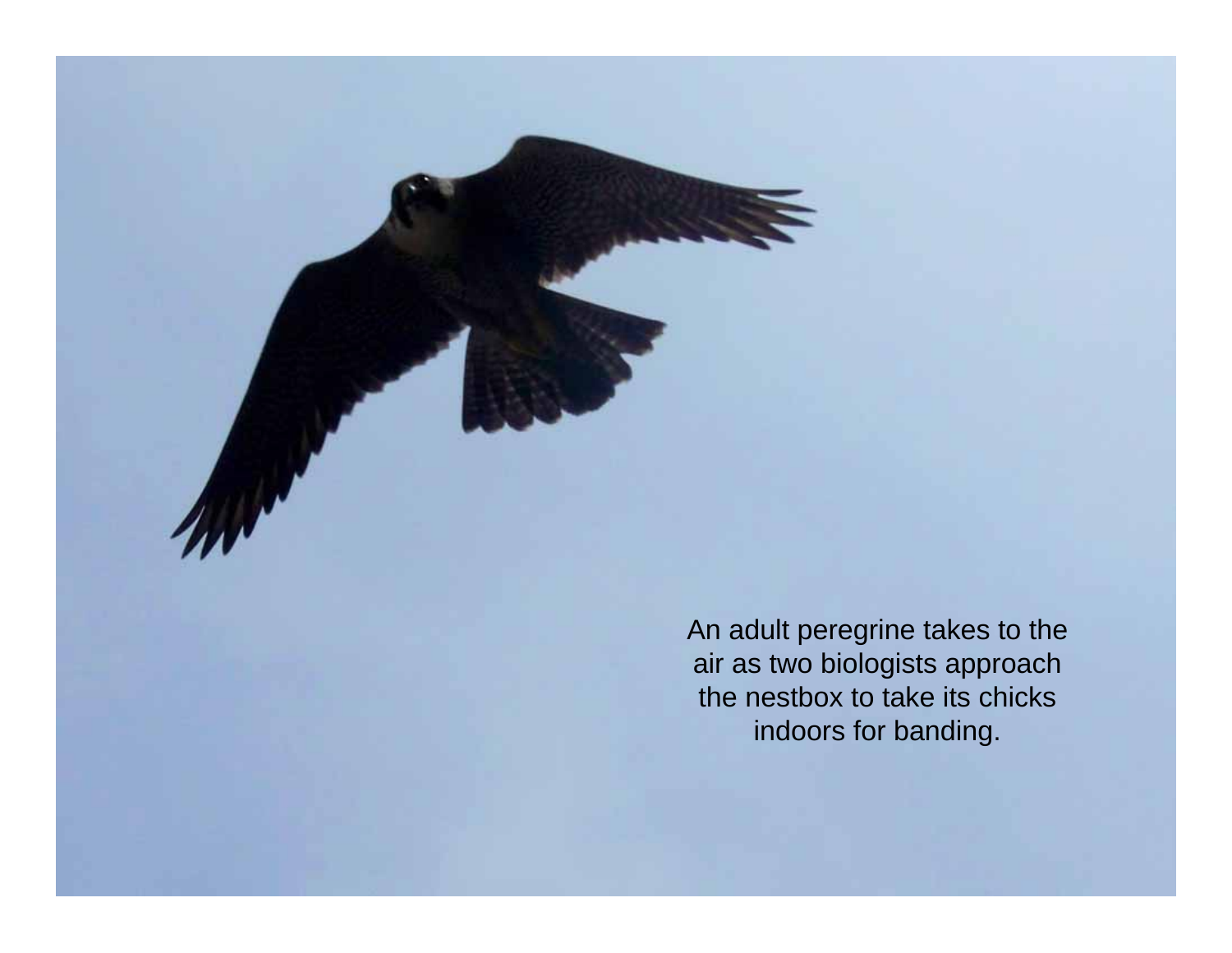The other adult watches defensively as its young are taken from their box.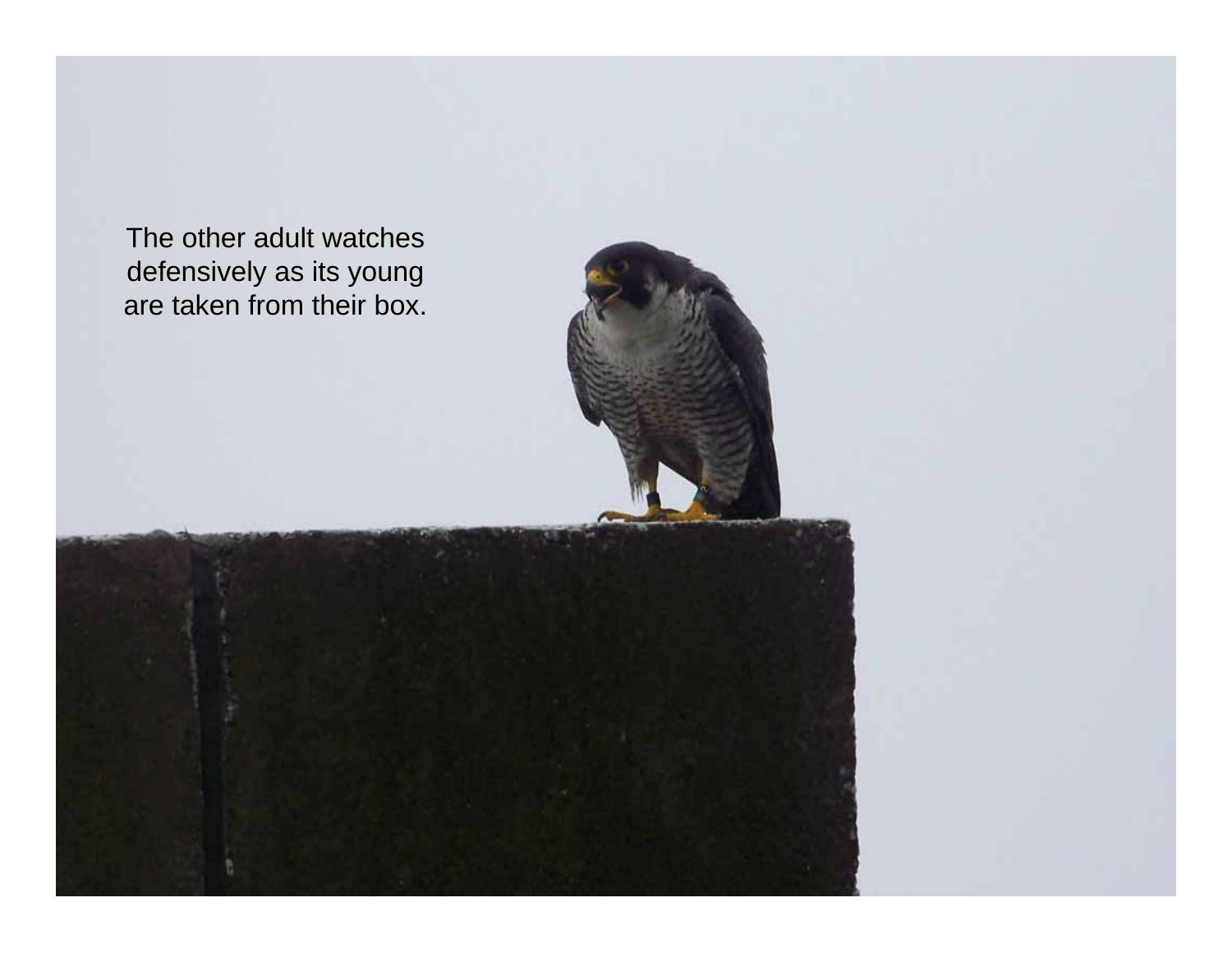The three chicks look around anxiously after being placed in a plastic tub and brought into the banding room on the 41st floor.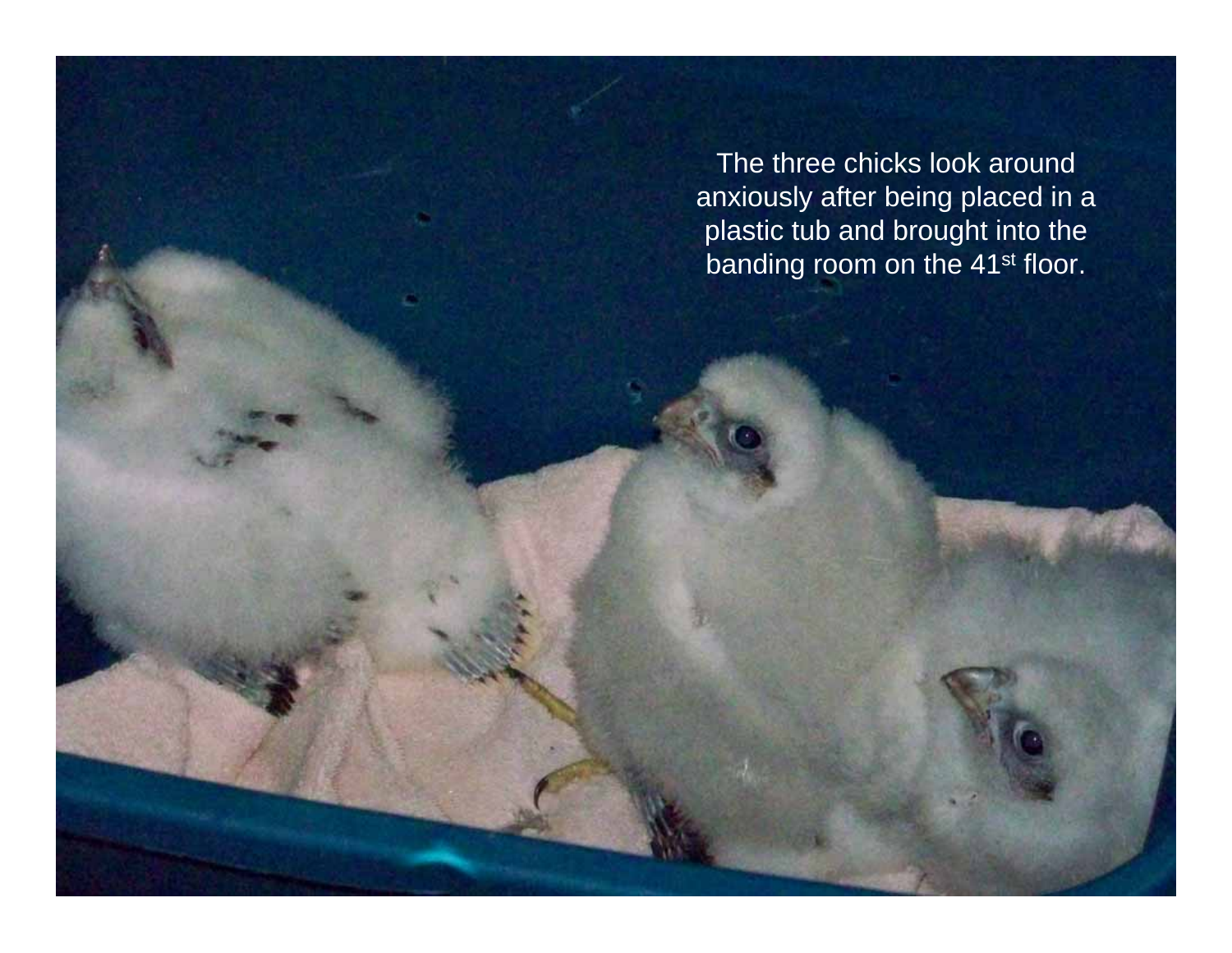Each chick is held for biologist Kathy Clark to determine the gender and put an identifying band around each leg.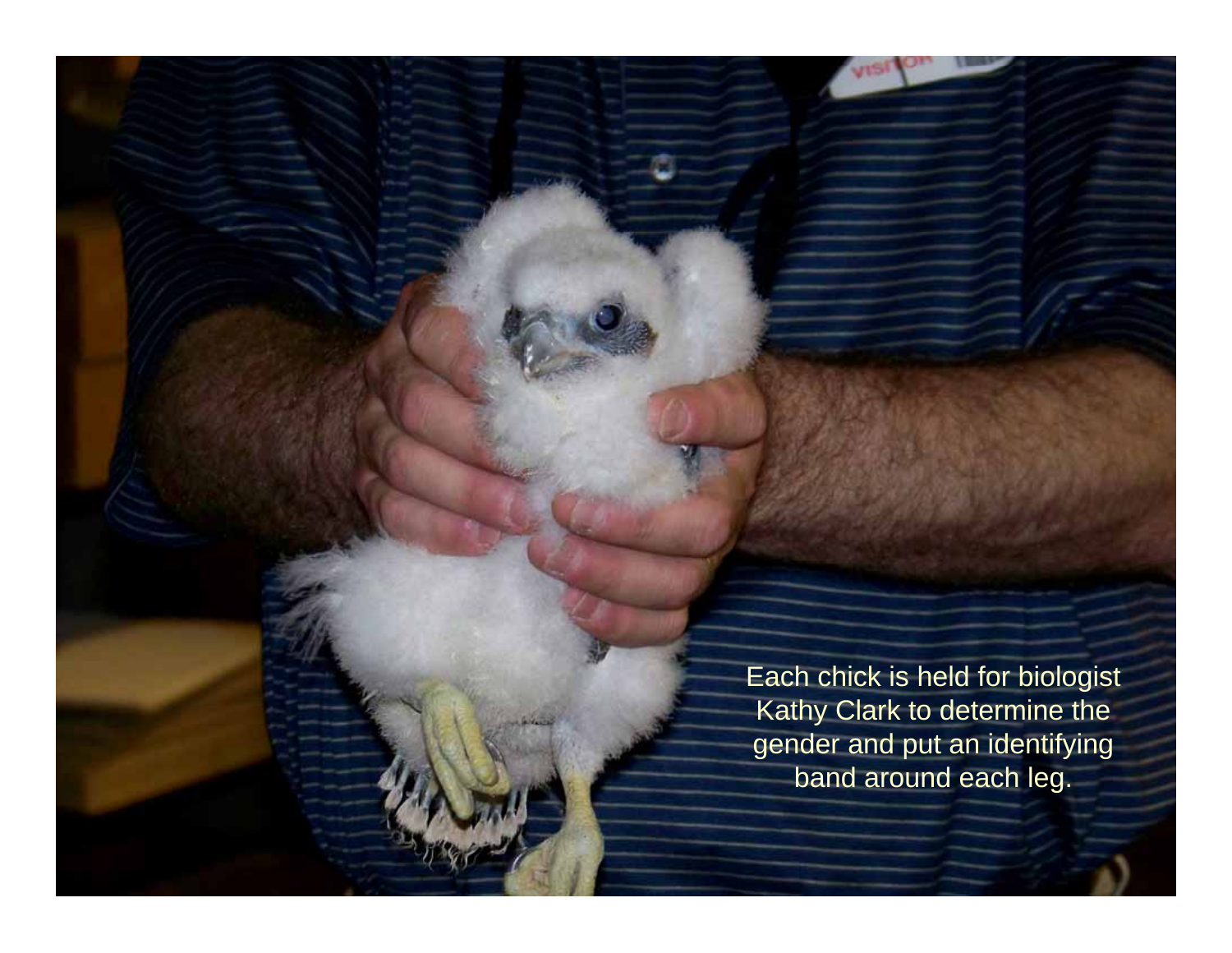The beak is measured to determine the sex of the chick.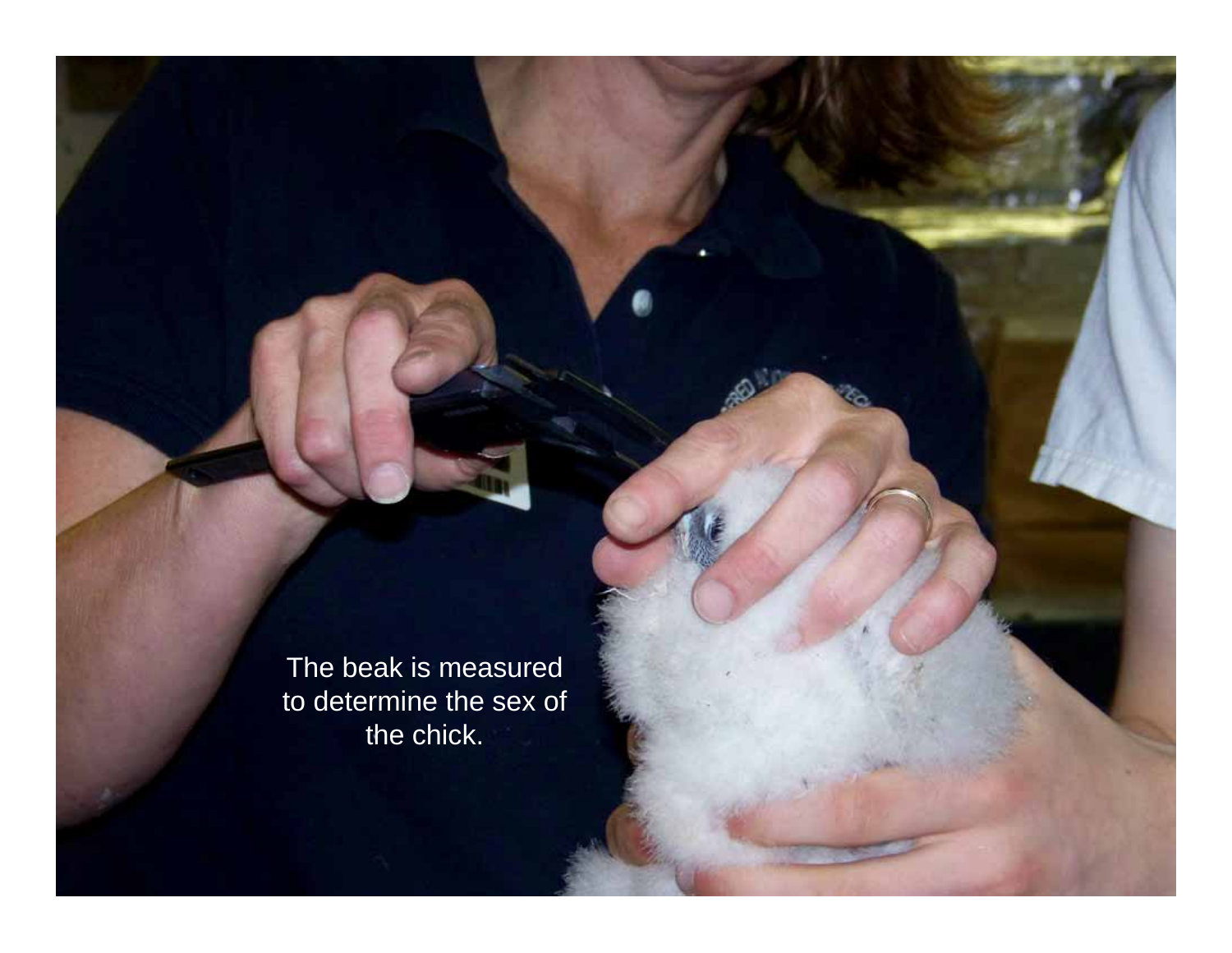The bands are applied at 3-4 weeks of age because the nestlings' legs are fully grown.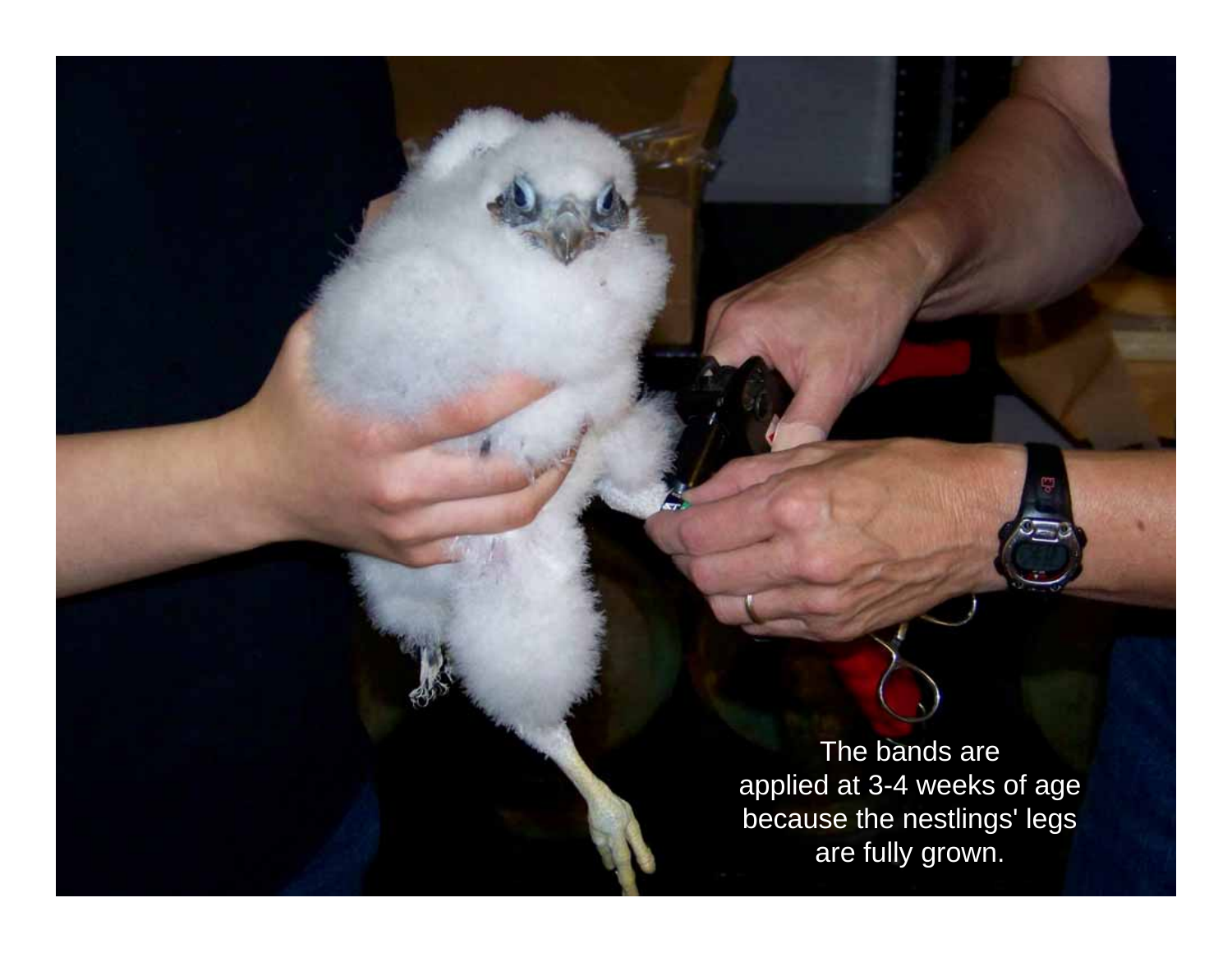Two bands are used - the bicolor band is useful for identifying individuals from a distance.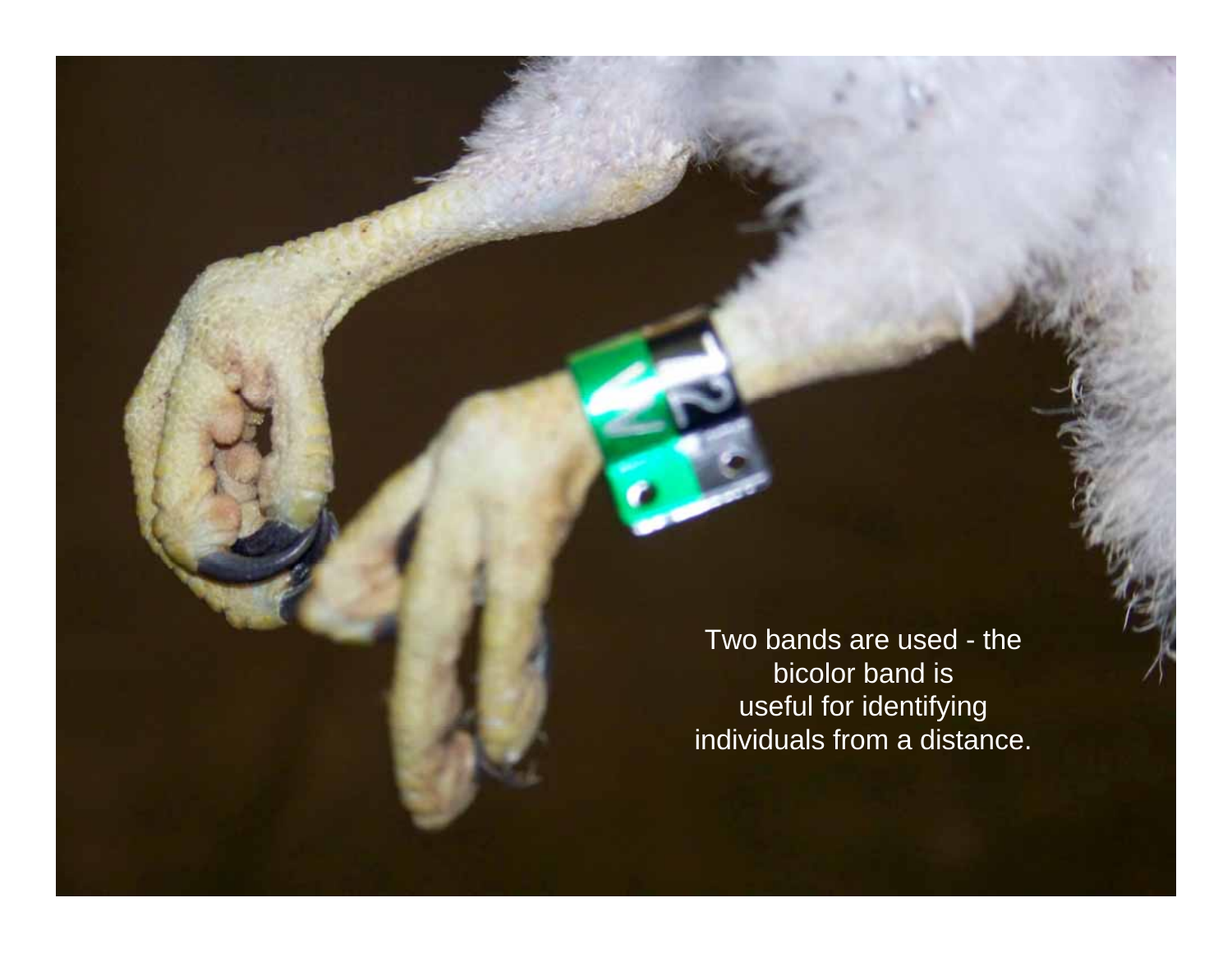Each chick is fed a scrap of raw chicken containing an antibiotic to ward off Trichomoniasis, a pigeonborn disease.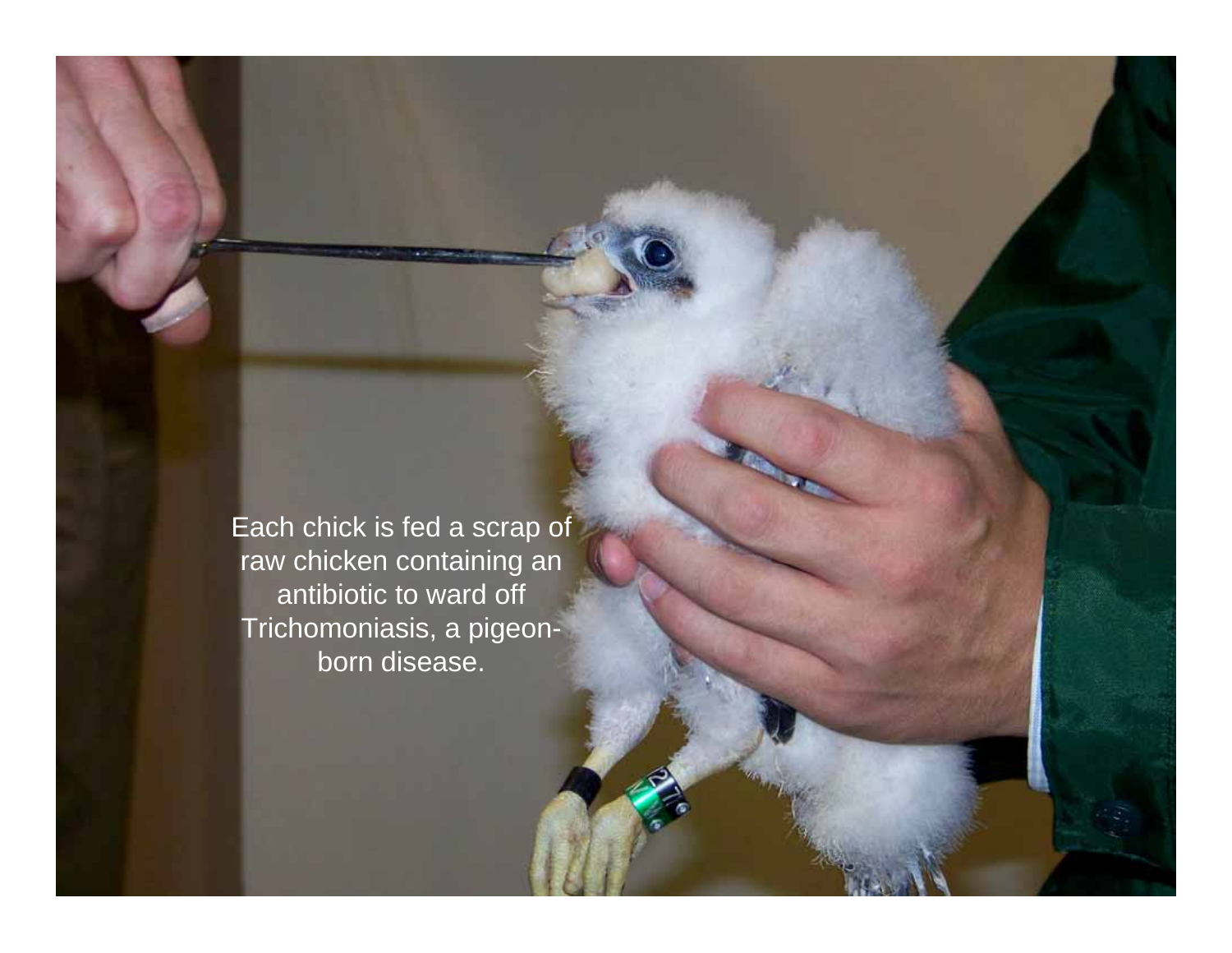As the chicks are brought back outside, the adult flies off, preparing to dive-bomb the biologists.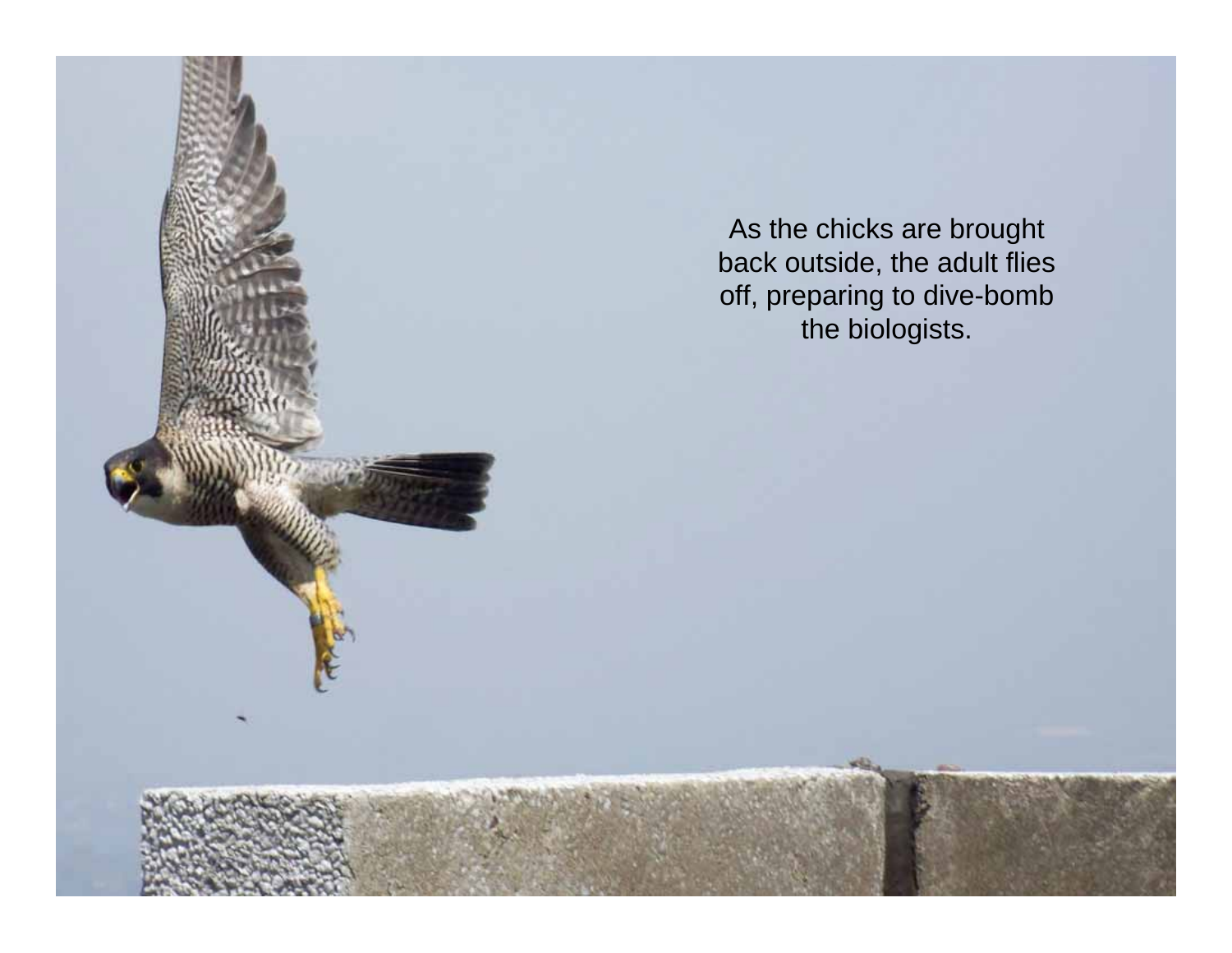

The two adults continuously attack as the chicks are returned to the nestbox. Mick Valent holds an umbrella, which was struck 3 times, for protection.

 $10.68$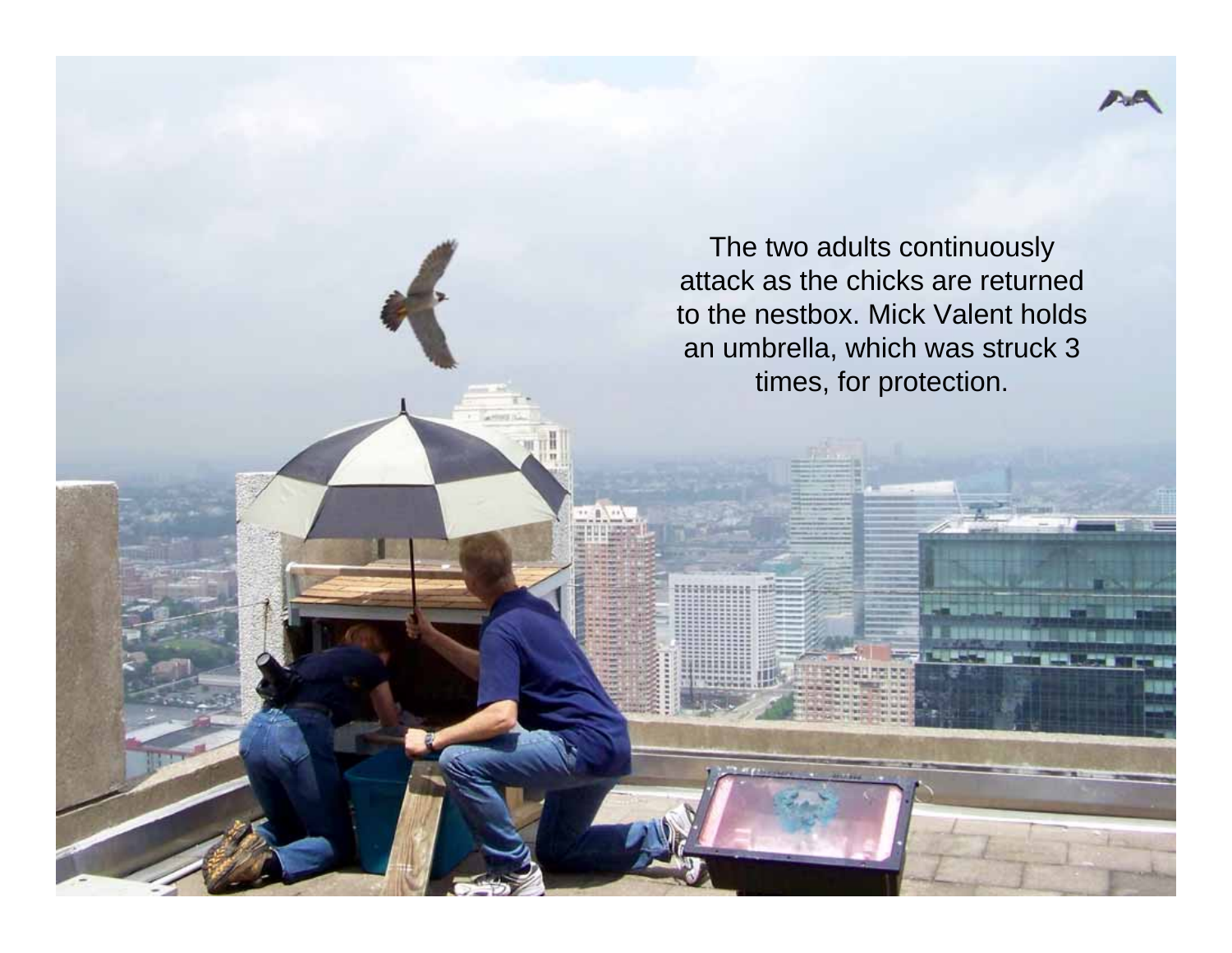The freshly banded chicks huddle together back in the nestbox.